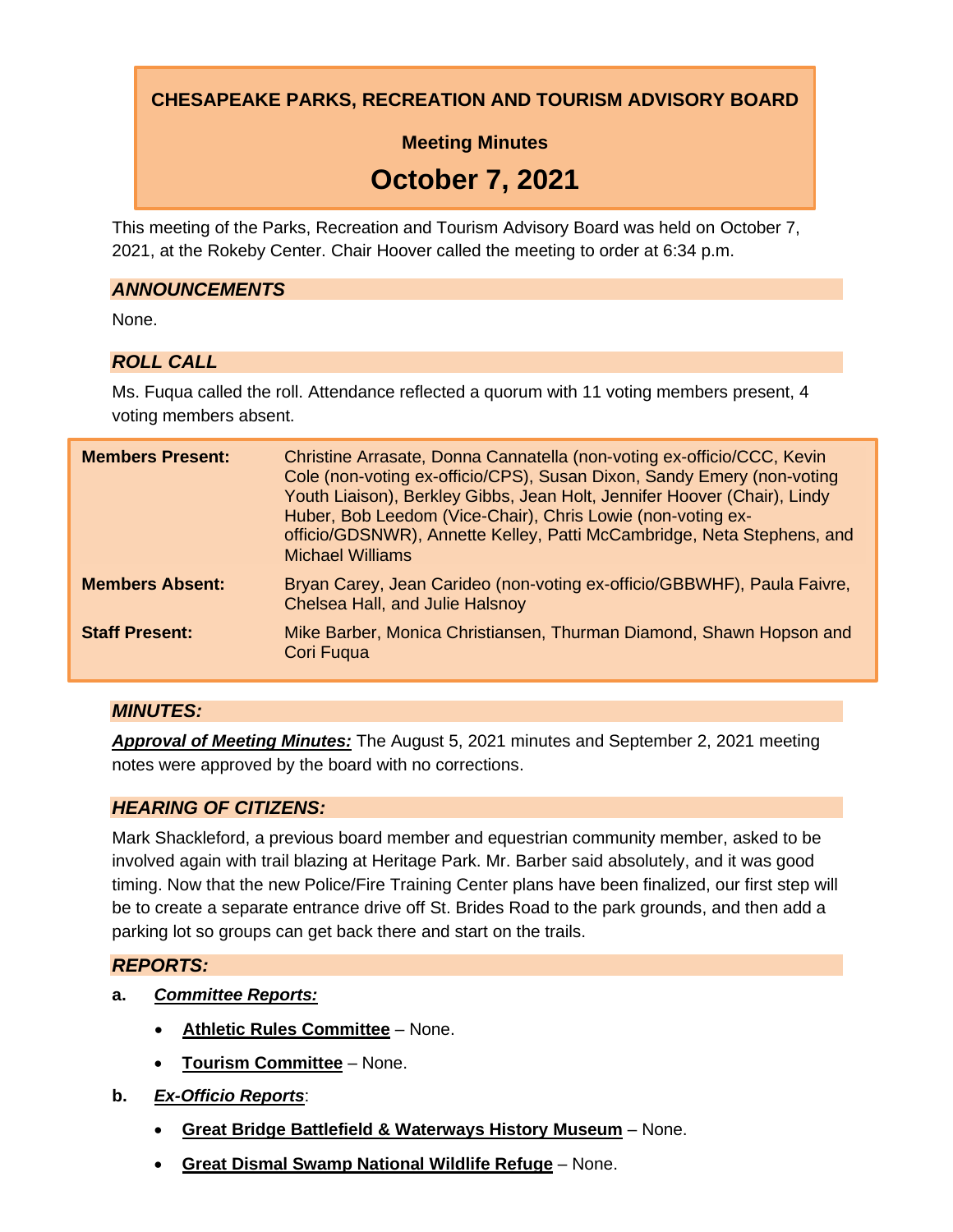- **Chesapeake Public Schools** None.
- **Chesapeake Conference Center** Ms. Cannatella reported on the following:
	- o **Award** The Conference Center was honored with a ConventionSouth Magazine annual Reader's Choice Award as one of the best meeting sites in the south.
	- o **Lunch with Chef** is on Fridays from 11:30am 1:30pm. Lunch on October 8th will feature the Chesapeake Humane Society and they will bring a few pets that are up for adoption. If you adopt a pet or bring an item from their wish list to donate, lunch will only cost you \$10. Also, the NAACP will be there conducting a voter's registration drive so NAACP members are eligible for lunch for \$10. And city employees too – lunch for \$10 permanently! For a group of 10 or more people, there is a group discount with lunch for \$10 each. Next week, Lunch With Chef will be an Italian buffet in celebration of Italian American Heritage Month (October).
	- o **Events and Promotions** For a complete listing of upcoming events, visit our website. October is Italian American Heritage Month so there will be special pricing on an Italian buffet at \$5 off per person for those who schedule events during this month even if the event takes place after October. Also, October is LGBQT History Month and there will be special pricing of \$5 off some different buffets. October 1<sup>st</sup> kicked off the first Friday Trivia Contest for a chance to win a Lunch With Chef. Each month will feature different trivia questions about the Conference Center and the answers can be found on the website. Want to feature a special personal message on the Conference Center's marquis? For only \$250 it will run 24 hours for 3 days. Full details on all events and promotions can be found on the website.
- **c.** *Tourism Report* Ms. Christiansen gave the following updates on behalf of Ms. Murden:
	- **Hotel Occupancy** Hotels still doing well and going strong.
	- **Events**  Restaurant Week starts next week October 15-22. There are 31 participating restaurants covering breakfast, lunch and dinner menu options and the full listing of participating restaurants can be found at [www.chesapeakerestaurantweek.com.](http://www.chesapeakerestaurantweek.com/) The VisitChesapeake website has a great section of fall events and activities, and you should sign up to receive their weekly eNews that features events and activities happening not only in Chesapeake, but the region as well, if you don't already receive it.
	- **Podcast** Kim Murden was invited to participate in an international podcast called Layover Live to talk about Paddle the Peake and other initiatives. The series is targeted to tourism professionals to share unique and successful ideas with industry partners. Check it out [here!](https://youtu.be/gJezXVHKedw)
	- **Sales** Still promoting fall travel and activities and continuing to add information on fall events and activities to the VisitChesapeake website.

#### **d.** *Parks and Recreation Reports*

• Mr. Diamond reported on the following: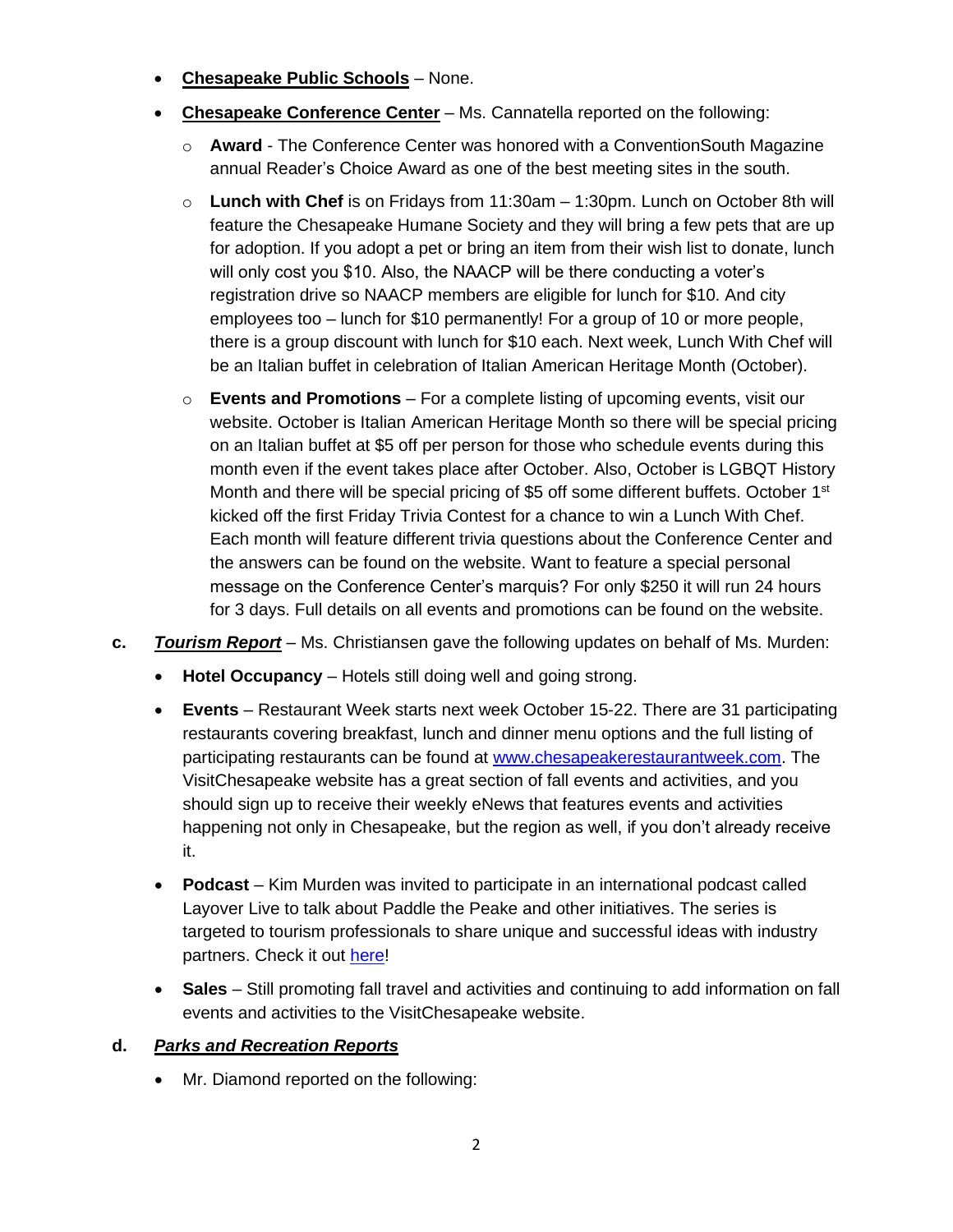- o **55 & Better** The October Newsletter, Rokeby Center October Calendar and Senior Services Seminar flyer were passed out to everyone. The seminar is at Indian River Community Center on Friday, October 29, from 9am-12:30pm. It is a great event so put it on your calendar and attend if you can. The 55 & Better seniors division will be starting a new Introduction to Stained Glass program at The Portlock which is exciting. Last week they had a Drum Circle at the Marketplace Shelter at Chesapeake City Park, and it was lots of fun.
- o **Athletics** Youth flag and tackle football season is well underway, as well as cheering, volleyball and soccer. Adult fall softball season is still going strong.
- o **Stay & Play** after school program is going strong at five of the community centers.
- o **Housekeeping** we are still hiring housekeepers! If you know anyone who might be interested, please send them our way.
- Mr. Hopson reported on the following:
	- o **Parks Maintenance** A section of the Commonwealth Railway Trail beginning at Dordon Street (off Taylor Road) and has been paved and completed as part of the Hampton Roads Trail and eventually will link to the Western Branch Trail. We've taken over maintenance responsibilities from Public Works so check it out if you have a chance.
	- o **Landscaping** Grass growth is starting to slow down a little so we're doing a little catch up in other areas and will begin to transition over to winter projects such as mulching and tree maintenance. New equipment has been arriving which will be extremely helpful to increase productivity and efficiency. Russell Memorial Library's back parking lot has been repaved and we will be installing some new sod and shrub plantings there.
	- $\circ$  Chair Hoover asked what was the best way to report a downed tree blocking a trail or other issues that should be report to the department? Mr. Barber said if it's not an emergency, send Ms. Fuqua an email with the details. If it's more urgent, call our front desk at 757-382-6411. Pictures are helpful as well as location information (cross streets, landmarks, etc.).
- Ms. Christiansen reported on the following:
	- o **Environmental Programs** Megan Hale, our environmental programs coordinator, will be coming to our next meeting in November to present an overview of our environmental programs and how we are connected to the CEIC (Chesapeake Environmental Improvement Council).
	- o **AutumnFest and Arbor Day Celebration** was last Saturday, October 2<sup>nd</sup>, at the Arboretum. It was a beautiful day, the grounds looked fantastic, and everyone enjoyed it.
	- o **Special Events Coordinator** We are hiring for this position so if you know anyone that might fit the bill, ask them to check out the posting on the city's employment website.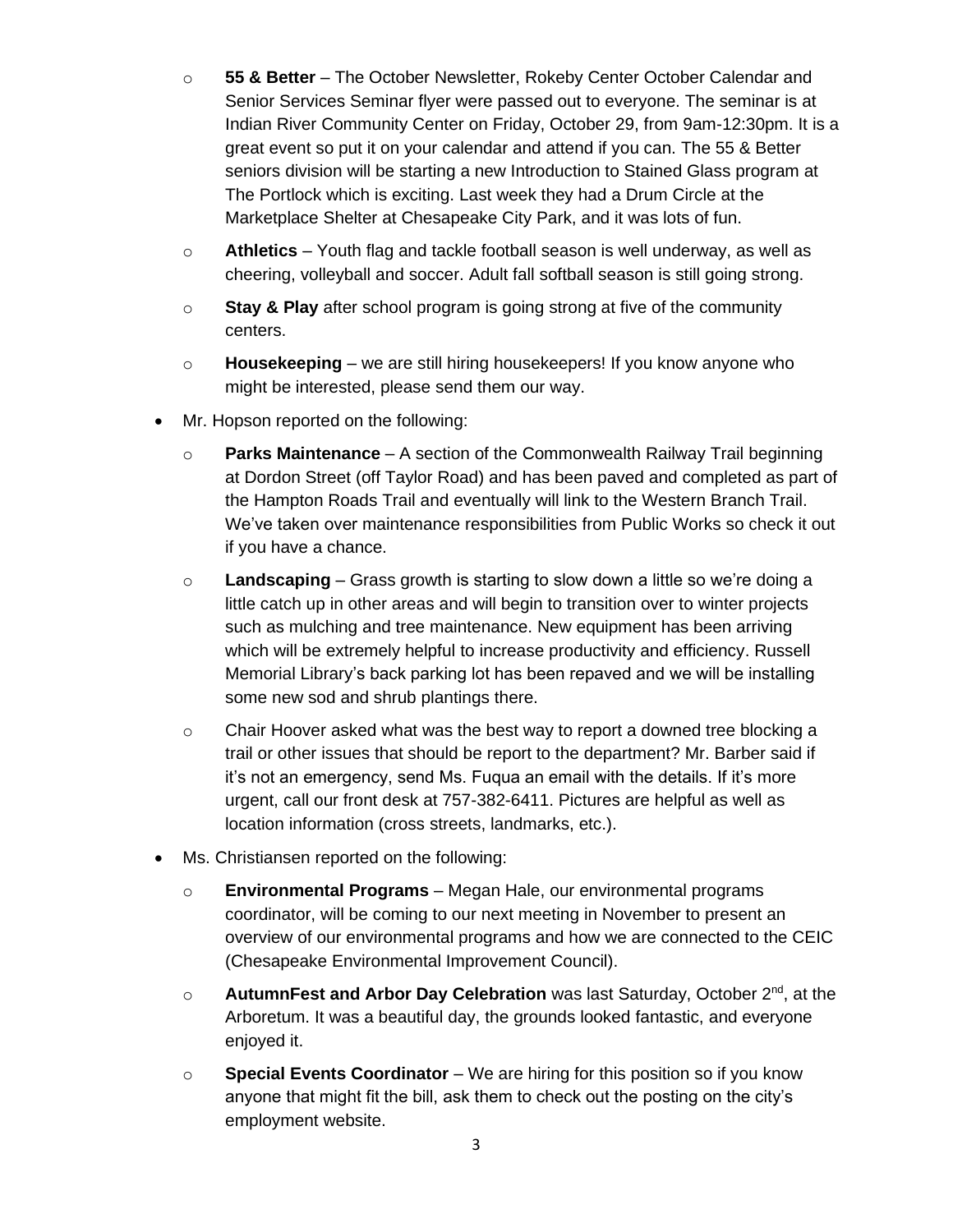- o **Deck the Hall**  We have a new vendor we'll be working with for this year's holiday event. It will be similar to last year but without the light show on the City Hall building. There will be more lights on the grounds and fun things to see as well as two separate event nights (December  $11<sup>th</sup>$  and  $18<sup>th</sup>$ ) featuring carolers, goats and Santa, and vendors will be serving donuts, hot chocolate and coffee. We're finalizing the marketing and promotional materials which will be out very soon.
- o **Holiday Brass** will be at the Conference Center again this year on December 16th without the children's performances. The **Holiday Parade** and **Battle of Great Bridge** both take place the first weekend in December.

#### *e. Director Updates*:

- Mr. Barber gave the following updates:
	- o **Council Agenda Item/Lake Ahoy Space Lease** We'll have a council agenda item on Tuesday to accept a lease at the Lake Ahoy shops, next to Southwestern Park, for a resource center with tutoring, outreach programs, and mentoring. Parks, the Police Department, Libraries and Schools will be involved.
	- o **Historical Services**
		- A group including department staff, members of the Historic Preservation Commission, and a couple of student alumni from the Cornland School took a field trip to Jarvisburg, North Carolina to visit the Historic Jarvisburg Colored School (now a museum). The group was able to see how it was set up and get some ideas for the Cornland School.
		- A couple of weeks ago, department staff and members of the Historic Preservation Commission toured several historic locations in Chesapeake including the Colonna houseboat.
		- The Historical Village is coming along, and the task order with the architectural items that need to be done is with the state Department of Historical Resources for approval. We already have their money so when we get the approval, we can start spending it to start the second phase which includes the Visitors Center and parking lot, stormwater and other infrastructure. We may get additional funding soon that would take care of some of the finishing touches at the Cornland School inside and outside as well as the Superintendent's House.
		- Cornland School is finally on its foundation and the girders have been replaced. The next step is to finish up the roofing. Once those items are finished and the building is secure, we can start on the grounds.
		- o **Northwest River Park** The terminal restrooms are just about completed. We're still working with the architects on the ranger station and interpretative center plans. We hope to be able to go out to bid by the start of the next fiscal year.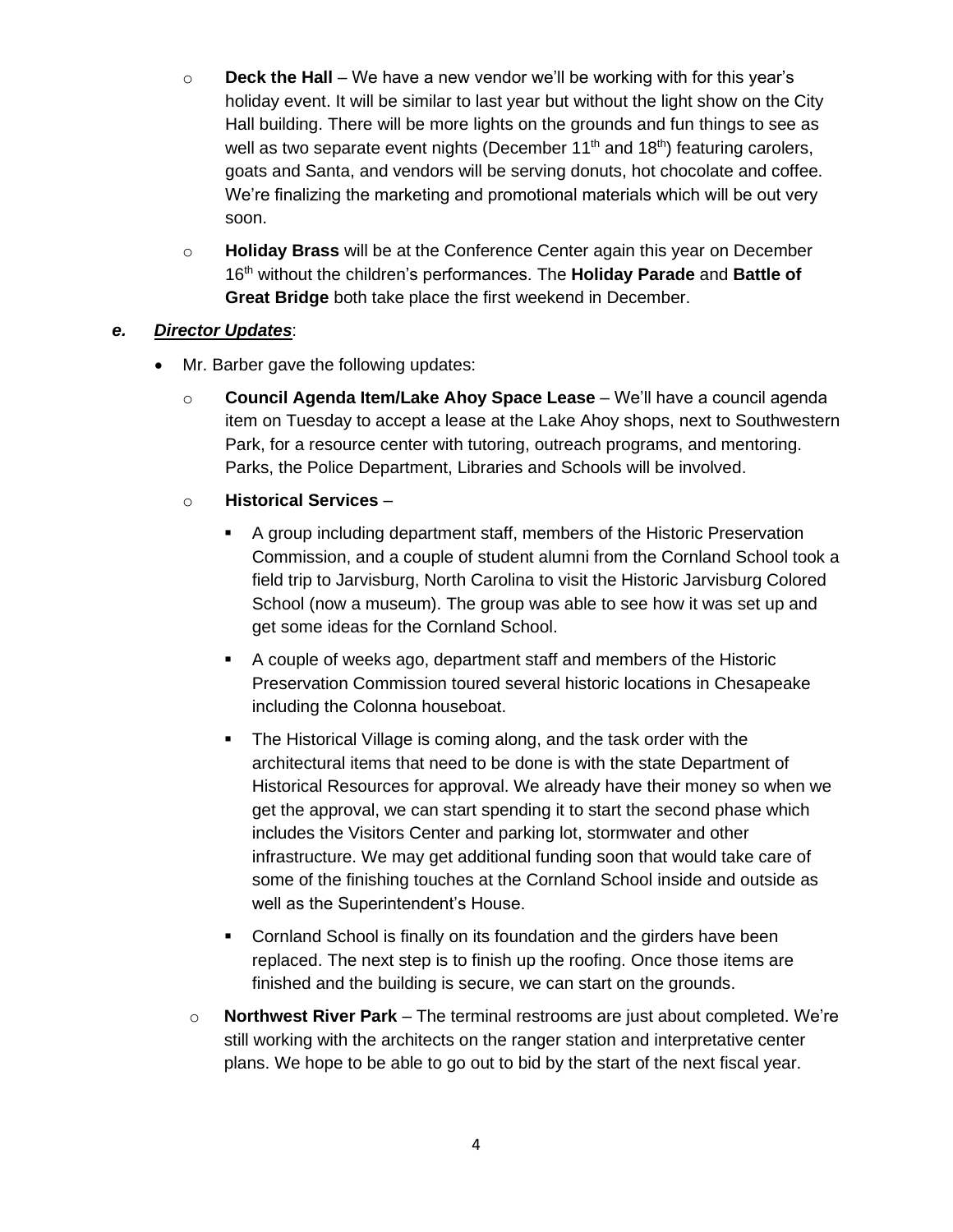- o **Blue Heron Landing Park** Waiting for one more approval and then will be ready to go out to bid, hopefully by the end of the year, and then construction can start in the spring.
- o **Arboretum** The farmhouse has been cleared out and there are significant issues and damage from beetles. The building will have to be elevated to treat the beetles under the house.
- o **9/11 Ceremony** It was a great event and a special day. We actually had our own flyover! The 100' flag was up in time with temporary lighting, and we'll be adding some fencing and landscaping around it.
- o **Claire Askew,** a long-time previous director of the department, passed away recently. She was instrumental in getting Centerville Park, Oak Grove Lake Park, and Deep Creek Park going.
- o **Arboretum Advisory Board** This small board was established a few years ago when the Arboretum Foundation turned over the Arboretum to the City. They've come to the point now where they would feel comfortable dissolving the board and turning things completely over to the city. Maybe there could be a dedicated member on this board representing the Arboretum as a liaison.

### *UNFINISHED BUSINESS*:

• None.

#### *HEARING OF BOARD MEMBERS*:

- Ms. McCambridge gave a more in-depth update on the Jarvisburg field trip and some thoughts for the Cornland School. She also gave some additional background on the Colonna houseboat. While working at the Historic Preservation Commission table at the AutumnFest, she received some great feedback on the event and the weather was beautiful!
- Ms. Stephens asked if there were any updates on the earthworks fort and Mr. Barber said that it's moving forward at the state's pace. We just had to pay the state \$20,000 for the next round of Geotech work.
- Mr. Gibbs said the 9-11 service was very nice and well-attended. Attended Lunch With Chef along with Bob Leedom and it was great. The Jubilee Fall Craft Show is November 6<sup>th,</sup> and the Kiwanis Club is doing the food. If you show up, he'll give you free cheese for your burger so please come and support the Jubilee!
- Mr. Williams said that Chesapeake is the only city that has all three major concert groups performing in their city! Tidewater Winds had a few rainouts this past summer season so looking for some reschedule dates next year in March, April and May.
- Mr. Leedom went to the 9-11 concert, and it was outstanding. Symphony Under the Stars was also great and very well done.